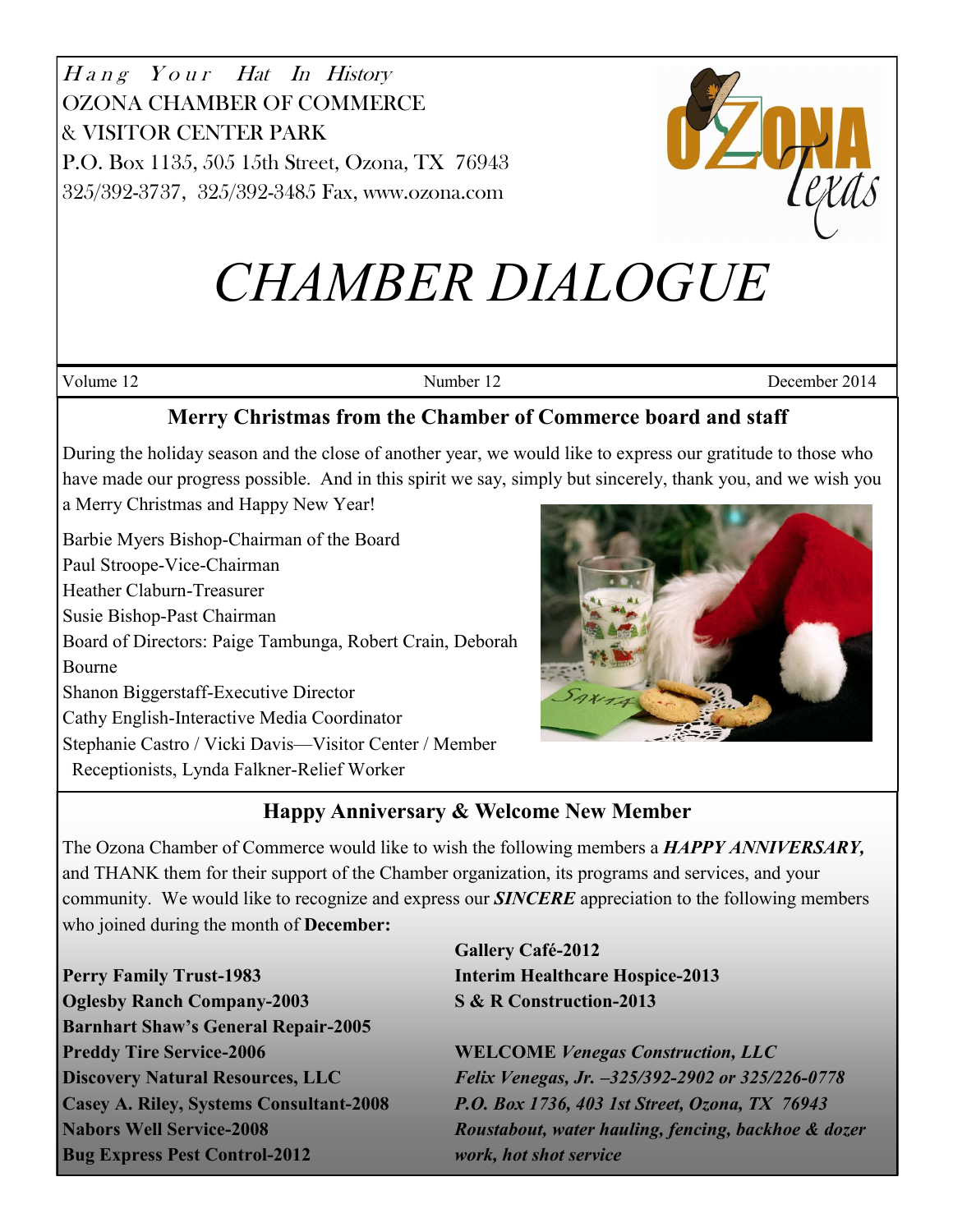#### December 2014 Page 2

**Chamber of Commerce recognizes the Crockett County Deerfest Association as our Business of the Month**

The Ozona Chamber of Commerce would like to recognize the Crockett County Deerfest Association as our Business of the Month.

The Crockett County Deerfest was created 27 years ago as a community wide appreciation banquet for hunters. Typically 1,000 to 1,500 people attend the event and approximately \$80,000 in prizes are raffled. Over the years, the Deerfest Association has raised enough



money to build the Crockett County Convention Center in which the event is now housed. After construction, the building was donated to the county.

"The Crockett County Deerfest would not be what it is today without the foresight of the founding members, or the continued support of the residents and organizations in the community that come together to make this event happen," said President, Greg Hopper. "Without the help, none of this would be possible. It is the people of Ozona, and the Crockett County hunters who have made Deerfest what it is."

Again this year 10% of the admission will be donated to the West Texas Rehabilitation Center of Ozona.

In previous years, the Deerfest Association has purchased A/V equipment, put a roof on Ozona Community Center Day Care and helped finance the construction of the Crockett County EMS building. In 2013 the Deerfest contributed to the American Cancer Society, Blessings in a Backpack, Boy Scouts, COZ4OZ, Cub Scouts, Crockett County Care Center, Crockett County EMS, Helping Hands, Crockett County Civic & Youth Center, Crockett County 4-H, FFA, Knights of Columbus, Ozona Little League Baseball, OLPH Youth, Ozona Chamber of Commerce, Ozona Community Center, Ministerial Alliance, Ozona Volunteer Fire Department, Ozona Women's Forum, Ozona Women's League, Perceptor Mu Chi Chapter, Project Graduation, Relay for Life, Toys for Tots, West Texas Rehab, YMCA Youth Football, Crockett County Library, DARE, Salvation Army, Texas Challenge Academy, The Ozona Wellness Center and The Wounded Warrior Project.

The 2014 recipients of Crockett County Deerfest Scholarships for \$2,000 each were Sierra Stokes and Abby Newton, in the amount of \$1,000 each were Vivian Medina and Saul Vargas. All monies are raised from the sale of door prize tickets, admission fees and our donors' generous contributions. Among prizes given away in 2014 were 80+ guns, \$10,000 in gift cards, any number of wonderful miscellaneous items, 4-wheelers and a 2014 Jeep Wrangler and other prizes.

The newly elected officers are, President-Greg Hopper, 1st Vice President-Jimmy Nowell, 2nd Vice President-Michael Mitchell, Treasurer-Sharon Martin, Secretary-Kelsey Kubala. Board Members are Eli DeLaCruz, Gary Yeager, Kody Kubala and Nathan DeHoyos.

The Chamber of Commerce would like to recognize the Crockett County Deerfest Association for their longtime service and for being an asset to the community.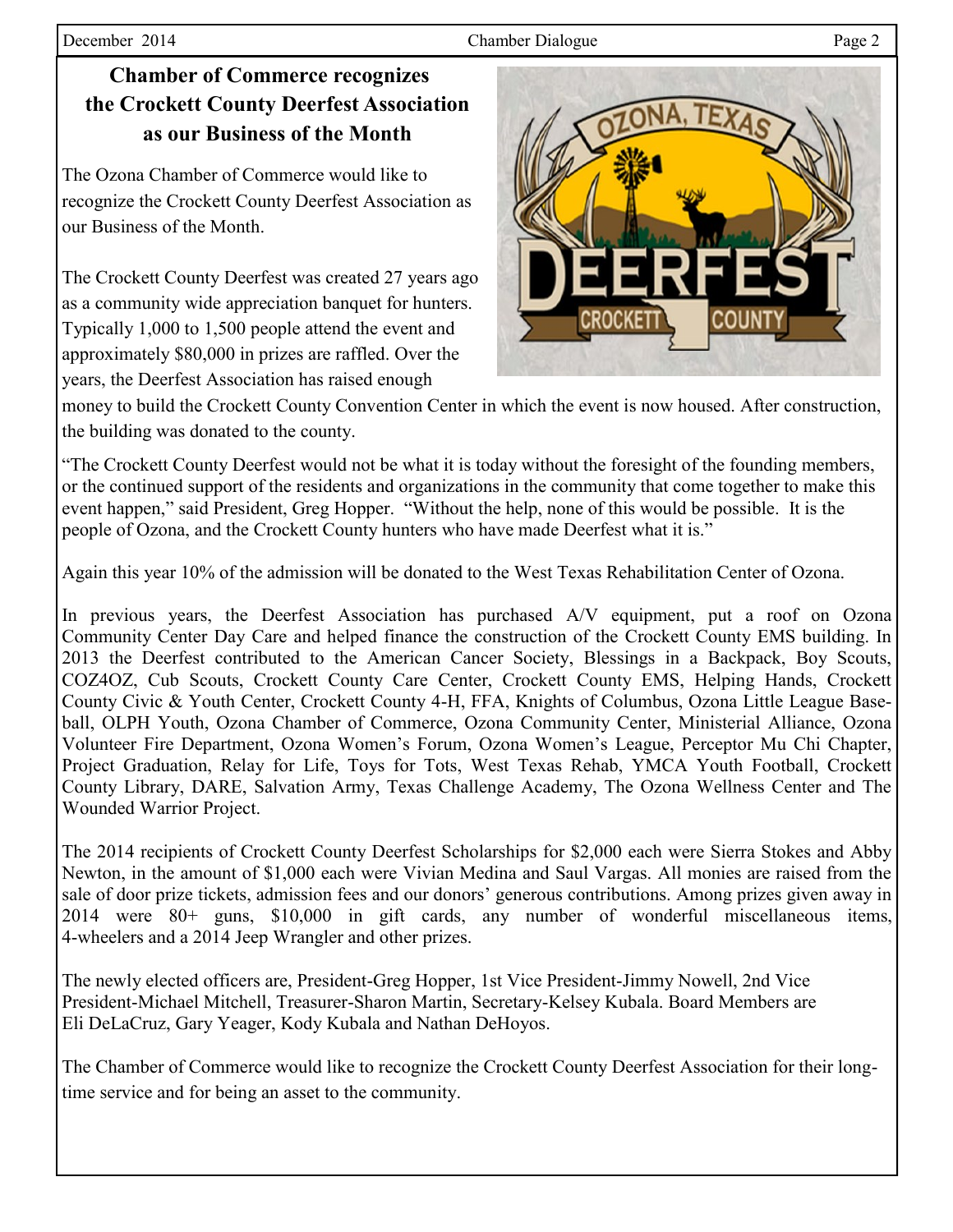# **Who walked into the Chamber of Commerce & Visitor Center in November?**

### **Visitor Center**

- -Walk-in traffic into the Visitor Center in November-261 people
- -Walk-in traffic into the Visitor Center January through November-4004.
- -Where are they from? Texas visitors-1652, Out of State-1403, Local-599, Foreign–350
- -Top five states visiting Ozona in November- AZ, NM, CA, MN, FL
- -Top five cities visiting Ozona in November- San Antonio, Houston, San Angelo, Austin, Odessa
- -Chamber related inquiries 23%, Tourism related 77%
- -Week days in order of the busiest in November-Tuesday, Friday, Monday, Thursday, Saturday, Wednesday
- -Top Requested Items in November-Maps, directions, restaurants, Crockett County Interpretive Trail, museum, Davy Crockett Monument
- -In 2013, November was ranked the eighth busiest month of the year, in 2014 it comes in eleventh!

## **Advertising**

-Year-to-date the Chamber has filled, in response to our advertising, 13,773 requests for information on Ozona. We have handed out and mailed an additional 6224 to those requesting information.

See what the *Chamber of Commerce web site* is doing on page 4!

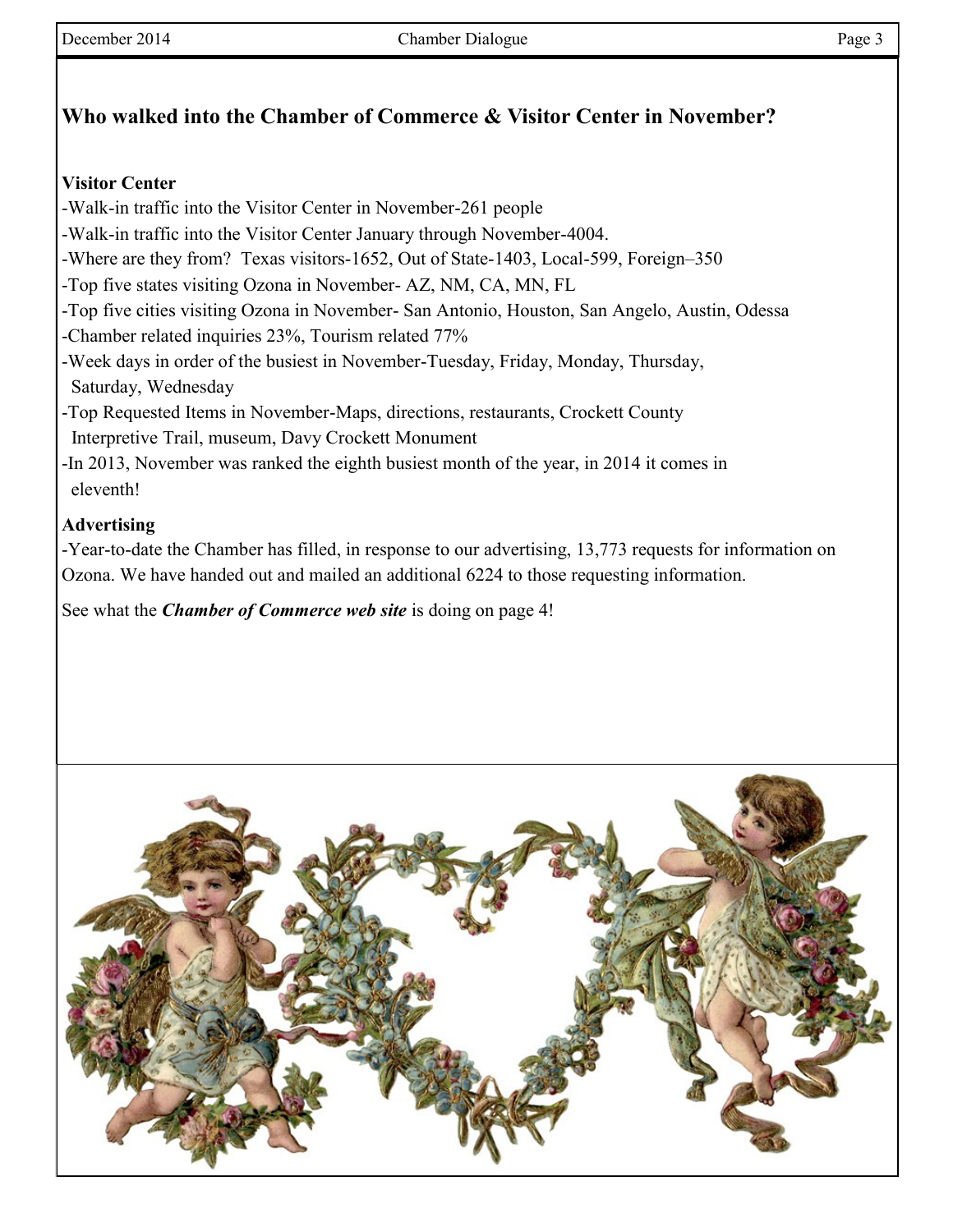# **What is Ozona.com doing for our members and the community?**

For the month of November, ozona.com received 5,377 visits, 4,125 new, 1,252 returning. Of these 5,377 visits, there were 10,853 page views – of these 8,737 were unique (1st time) 5,377 visits from 73 countries, 5,092 visits were from US

| Top 5 States: |       | <b>Top 5 Texas Cities:</b> |     |
|---------------|-------|----------------------------|-----|
| Texas         | 3,618 | Houston                    | 719 |
| Oklahoma      | 396   | Dallas                     | 377 |
| California    | 130   | San Antonio                | 224 |
| Arizona       | 93    | Brownwood                  | 220 |
| Louisiana     | 93    | Austin                     | 184 |

#### **Top 20 Content Searches**

|    | <b>Hunting Leases</b>    | 1,716 | 11  | Day Trips                | 173 |
|----|--------------------------|-------|-----|--------------------------|-----|
|    | Homepage                 | 1,672 |     | <b>Hot Deals</b>         | 164 |
|    | Mobile Homepage          | 1,069 | 13  | County Officials         | 162 |
| 4  | <b>Interesting Facts</b> | 395   |     | 14 Public Services       | 162 |
|    | Restaurants              | 269   | 15. | Location                 | 156 |
| 6  | Lodging                  | 254   |     | 16 Membership Directory  | 144 |
|    | E-Brochure               | 194   |     | <b>Local Attractions</b> | 139 |
| 8  | Mobile Hunting Leases    | 187   | 18  | Weather                  | 114 |
| 9  | <b>Events Calendar</b>   | 178   | 19  | <b>Job Postings</b>      | 108 |
| 10 | Evening on the Town      | 175   | 20  | <b>Articles Search</b>   | 105 |

#### **Chamber Master (Membership Directory Data Base)**

| <b>Business Directory Searches</b> | 1,014 | Hot Deal Hits    | 395   |
|------------------------------------|-------|------------------|-------|
| <b>Hot Deal Searches</b>           | 252   | Member Page Hits | 3.515 |
| <b>Job Searches</b>                | 106   |                  |       |

#### **Chamber Facebook Page**

| 819     | Total Page Likes – Average |
|---------|----------------------------|
| 77      | New Likes                  |
| 175,641 | Monthly Total Reach        |
| 5,010   | People Engaged             |

#### **Top 10 Searched Service Categories:**

| Public Utilities & Environment         | Shopping & Specialty Retail | Automotive                 |
|----------------------------------------|-----------------------------|----------------------------|
| Health Care                            | Business & Professional     | Restaurants                |
| Computers & Telecommunications Hunting |                             | <b>Tourist Information</b> |
| Advertising & Media                    |                             |                            |